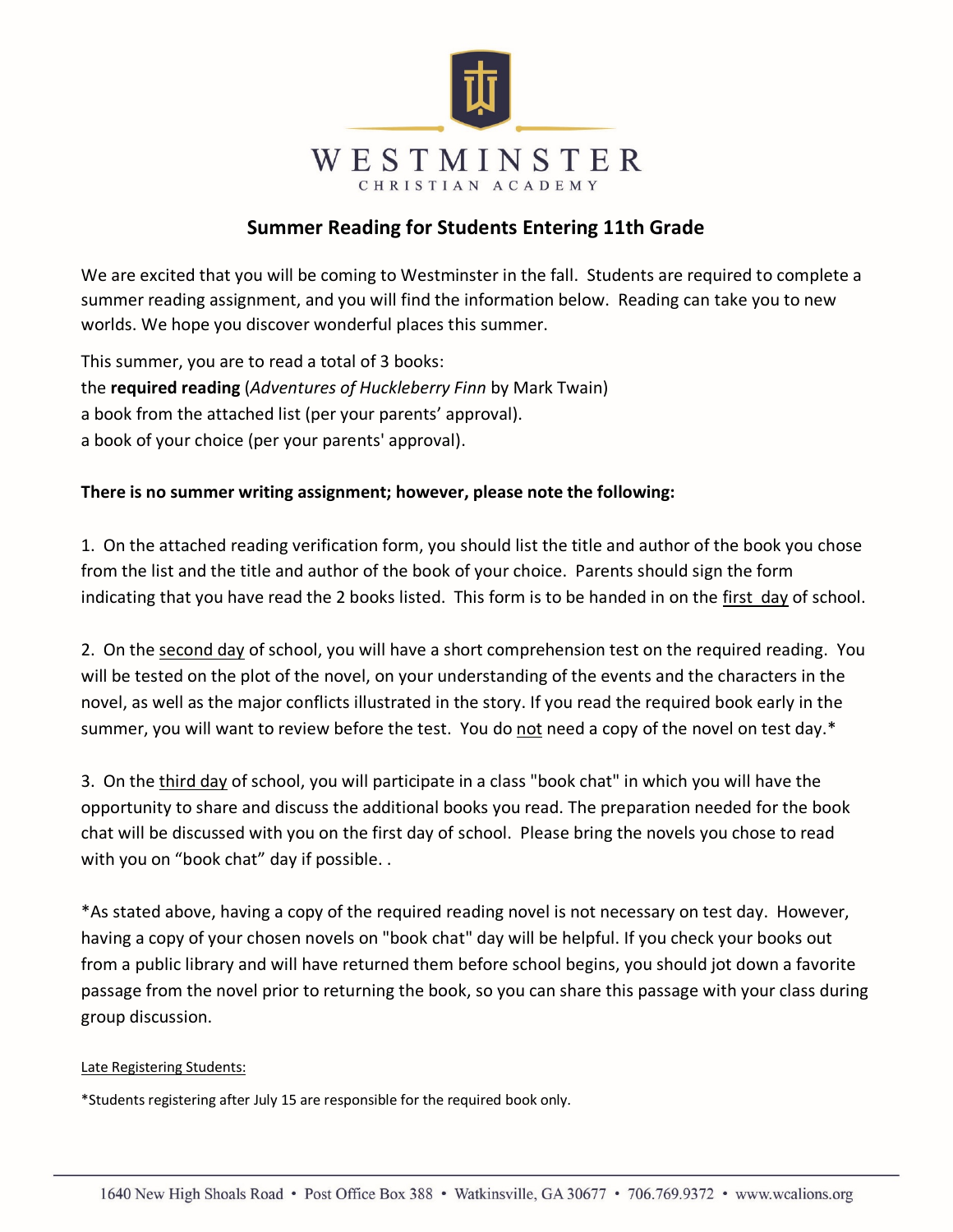## WESTMINSTER CHRISTIAN ACADEMY SUMMER BOOK LIST

# Students Entering 11th Grade

Choose 1 of the following books. Record the book title and author on the attached reading verification form. Do not choose a book you have already read!

| <b>TITLE</b>                                    | <b>AUTHOR</b>     |
|-------------------------------------------------|-------------------|
| <b>Bird by Bird</b>                             | Lamott            |
| Cold Sassy Tree                                 | <b>Burns</b>      |
| Crucible, The                                   | Miller            |
| David Copperfield                               | <b>Dickens</b>    |
| Emma                                            | Austen            |
| Fahrenheit 451                                  | Bradbury          |
| Far From the Madding Crowd                      | Hardy             |
| Farewell to Arms, A                             | Hemingway         |
| For Whom the Bell Tolls                         | Hemingway         |
| Frankenstein                                    | Shelley           |
| Gone with the Wind                              | Mitchell          |
| Good Earth, The                                 | <b>Buck</b>       |
| Grapes of Wrath, The                            | Steinbeck         |
| Gulliver's Travels                              | Swift             |
| House of the Seven Gables, The                  | Hawthorne         |
| <b>Ivanhoe</b>                                  | Scott             |
| Juliet                                          | Fortier           |
| Last of the Mohicans, The                       | Cooper            |
| Les Miserables                                  | Hugo              |
| Lord Jim                                        | Conrad            |
| Lord of the Rings, The                          | Tolkien           |
| Maltese Falcon, The                             | Hammett           |
| Mutiny on the Bounty                            | Nordhoff and Hall |
| My Cousin Rachel                                | DuMaurier         |
| Narrative of the Life of Fredrick Douglass, The | Douglass          |
| <b>Oliver Twist</b>                             | <b>Dickens</b>    |
| Picture of Dorian Gray, The                     | Wilde             |
| Power and the Glory, The                        | Greene            |
| Robe, The                                       | Douglas           |
| Silas Marner                                    | Eliot             |
| Tess of the D'Urbervilles                       | Hardy             |
| The Book Thief                                  | Zusak, Markus     |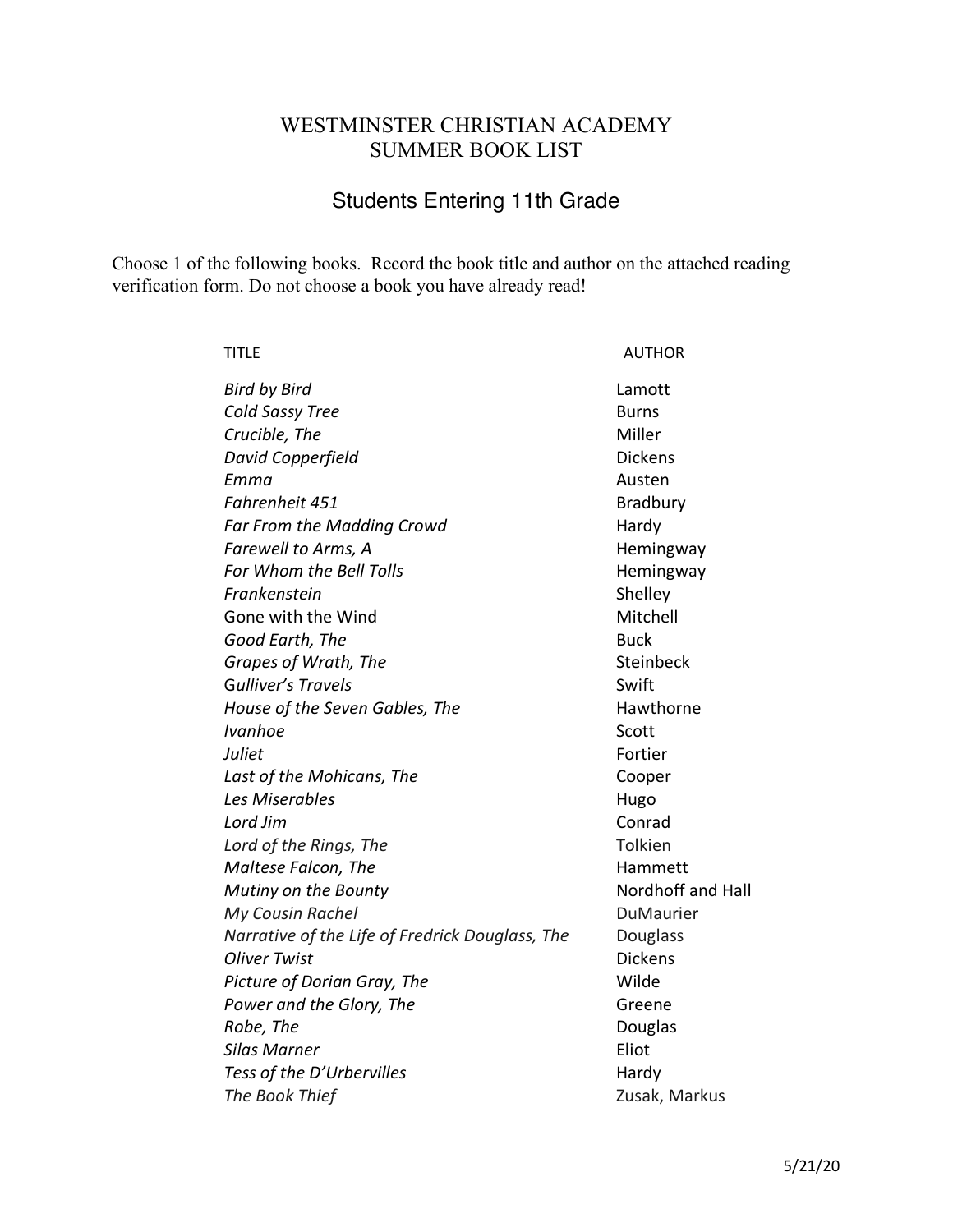**The Glass Castle** Walls **The Joy Luck Club** Tan **The Postmistress** Blake The Old Man and the Sea **Hemingway Tuesdays with Morrie Albom Uncle Tom's Cabin** Stowe *Walden* Thoreau